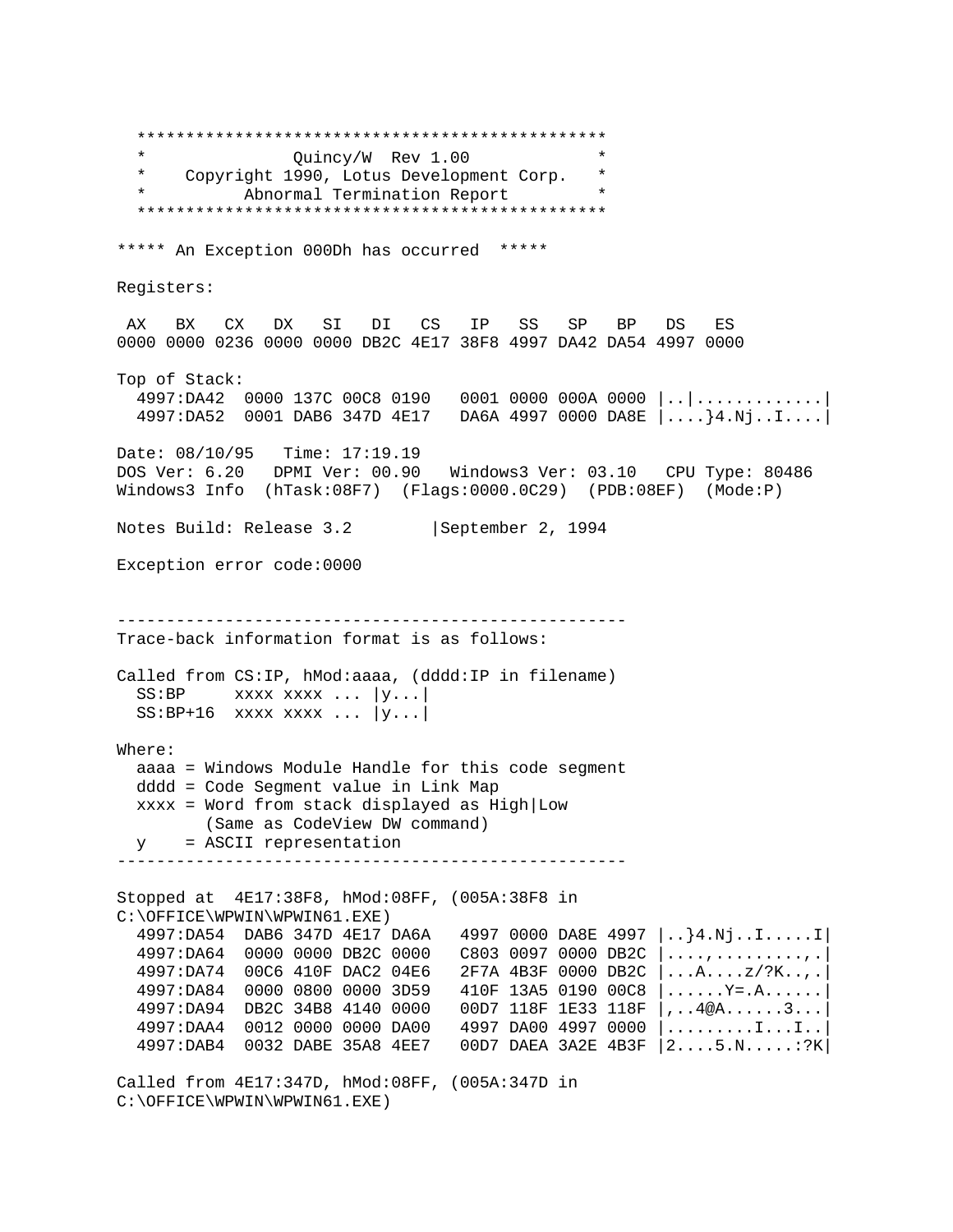4997:DAB6 DABE 35A8 4EE7 00D7 DAEA 3A2E 4B3F DAD6 |...5.N.....:?K..| Called from 4EE7:35A8, hMod:08FF, (0040:35A8 in C:\OFFICE\WPWIN\WPWIN61.EXE)<br>4997:DABE DAEA 3A2E 4B3F DAD6 4997:DABE DAEA 3A2E 4B3F DAD6 4997 2F50 01C6 0001 |...:?K...IP/....|  $18D7$  0082 0000 2700  $|$ ................. 4997:DADE 0033 64BB 0006 DB03 0006 5501 DB2C 1608 |3..d.......U,...| Called from 4B3F:3A2E, hMod:08FF, (00B5:3A2E in C:\OFFICE\WPWIN\WPWIN61.EXE)<br>4997:DAEA DB2C 1608 4117 DB6E 4997:DAEA DB2C 1608 4117 DB6E 4997 0000 0000 01C6 |,....An..I......| DB0E 226A 05CF 0000 |..?....P..j"....| 4997:DB0A 0000 0000 4277 0E22 0000 0001 0000 2F40 |....wB".......@/| 4997:DB1A 49A7 38BC 4B3F 8080 0000 0001 0000 1554 |.I.8?K........T.| 4997:DB2A 4ABF DB62 2B01 4117 DB6E 4997 0000 01C6 |.Jb..+.An..I....| Called from 4117:1608, hMod:08FF, (000A:1608 in  $C:\O$ FFICE $\W$ PWIN $\W$ PWIN61.EXE)<br>4997:DB2C DB62 2B01 4117 DB6E 4997 0000 01C6 0001 |b..+.An..I......| 4997:DB3C 0001 0000 00FC 3A5F 18A2 6057 0001 0000 |......\_:..W`....| 4997:DB4C 0000 0000 0000 0000 0000 0001 0001 0000 |................| 1032 4A0F DB6E 4997 |......v.2..Jn..I| Called from 4117:2B01, hMod:08FF, (000A:2B01 in C:\OFFICE\WPWIN\WPWIN61.EXE)<br>4997:DB62 DB76 1032 4A0F DB6E  $4997$   $463F$  0006 0000  $|v.2..Jn..I?F...|$  4997:DB72 0000 0000 DBE2 0A37 3A5F 5F6C 0000 0001 |......7.\_:l\_....| Called from 4A0F:1032, hMod:08FF, (00DB:1032 in C:\OFFICE\WPWIN\WPWIN61.EXE)<br>4997:DB76 DBE2 0A37 3A5F 5F6C 0000 0001 0111 5E28  $|..7[-1]$ .......(^ 4997:DB86 4997 5E28 0001 DC14 4997 0000 0000 4997 |.I(^.....I.....I<br>4997:DB96 DBBB 8094 05CF DC14 4997 0000 0000 1767 |........I....q. 4997:DB96 DBBB 8094 05CF DC14 4997 0000 0000 1767 |........I....g.<br>4997:DBA6 1D30 4167 2A6C 0004 AFB3 0000 74B6 0A80 |0.gAl\*.......t..  $AFB3 0000 74B6 0A80 0.9A1*.$ ......t.. 4997:DBB6 0000 9357 74B0 18AE 0570 8CE8 18AE 20A6 |..W..t..p...... | 4997:DBC6 0002 55AA 012F DBD4 0FD2 1697 0757 DBE4 |...U/.......W...| 4997:DBD6 876B 0000 1696 6144 0FCE 4A0F DBFA 039E |k.....Da...J....| Called from 3A5F:0A37, hMod:4067, (0057:0A37 in C:\OFFICE\SHARED\WPC20\SHWIN20.DLL) 4997:DBE2 DBFA 039E 1807 5F6C 0000 0001 0111 5E28  $|$ .....1\_......(^|<br>4997:DBF2 1767 5E28 06AA 3A5F DC12 045C 5F6C 0000  $|q.$ (^.. :..\.1 ..| DC12 045C 5F6C 0000  $|g.(\hat{~.}\dots\hat{~.}\dots\hat{~.}\dots]$ Called from 1807:039E, hMod:05D7, (0019:039E in C:\WINDOWS\SYSTEM\USER.EXE)<br>4997:DBFA DC12 045C 5F6C 0000 4997:DBFA DC12 045C 5F6C 0000 0001 0111 5E28 4997  $| \ldots \ldots \ldots \ldots \ldots \ldots |$ <br>4997:DC0A 5E28 5F6C AF7C 0000 DC24 2817 05CF 5F6C  $| \Delta | \ldots \Delta |$  $DC24$  2817 05CF 5F6C  $|(^1\_|...;...;...|$ Called from 1807:045C, hMod:05D7, (0019:045C in C:\WINDOWS\SYSTEM\USER.EXE) 4997:DC12 DC24 2817 05CF 5F6C 0000 0001 0111 5E28 |\$..(..l\_......(^| 4997:DC22 4177 DC88 0E94 417F 5F6C 0000 0001 0111 |wA.....Al\_......|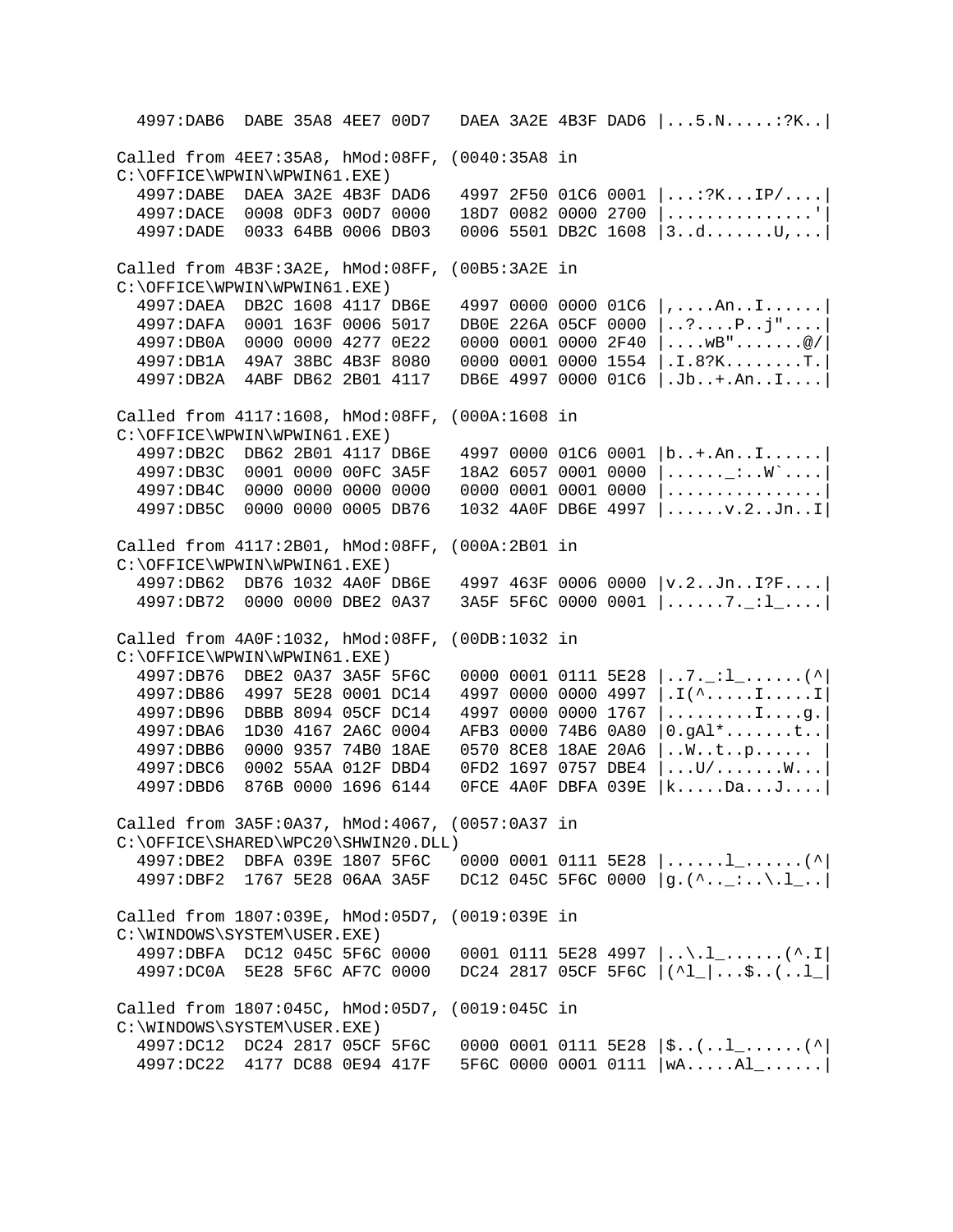Called from 05CF:2817, hMod:05D7, (0001:2817 in C:\WINDOWS\SYSTEM\USER.EXE)<br>4997:DC24 DC88 0E94 417F 5F6C  $4997:DC24$  DC88 0E94 417F 5F6C 0000 0001 0111 5E28  $|$ ....Al\_......(^  $5F6C 1767 1D30 4167$   $\dots$ ...I..l g.0.gA 4997:DC44 2A6C 7FCC 05CF DCAE 4997 0000 0000 18B7 |l\*.......I......| 4997:DC54 DC74 0939 18BF DCAE 4997 0000 0000 2A6C |t.9......I....l\*| 4997:DC64 4B48 4997 5F6C 0001 0000 0000 0403 07B0 |HK.Il\_..........| 4997:DC74 DCA8 8094 05CF DCAE 4997 0000 0000 1767 |.........I....g.| 4997:DC84 2A6C 4167 DCA8 3AB4 05CF 5F6C 0000 0001 |l\*gA...:..l\_....| Called from 417F:0E94, hMod:422F, (0002:0E94 in C:\WINDOWS\SYSTEM\SHWIND20.DLL)<br>4997:DC88 DCA8 3AB4 05CF 5F6C  $4997:DC88$  DCA8 3AB4 05CF 5F6C 0000 0001 0111 5E28  $| \ldots \ldots \ldots \ldots \cdot \rangle$ <br> $4997:DC98$  0C92 417F 5F6C 0001 1767 0111 5E28 A7B4  $| \ldots$ Al .q...(^.. 1767 0111 5E28 A7B4  $|...$ Al $...$ g...(^.. Called from 05CF:3AB4, hMod:05D7, (0001:3AB4 in C:\WINDOWS\SYSTEM\USER.EXE) 4997:DCA8 DCB8 1251 1807 5F6C 0000 0001 0111 5E28 |..Q...l\_......(^| Called from 1807:1251, hMod:05D7, (0019:1251 in C:\WINDOWS\SYSTEM\USER.EXE) 4997:DCB8 DCC6 131E 0000 5F6C 5F6C 5F6C 0000 DD00 |......l\_l\_l\_....| Called from 1807:131E, hMod:05D7, (0019:131E in C:\WINDOWS\SYSTEM\USER.EXE)<br>4997:DCC6 DD00 1F74 0001 5F6C 4997 69B4 5F6C 0FD2 |..t...l .I.il ..| 4997:DCD6 1697 0757 DCEA 876B 0117 1696 20A6 0757 |..W...k...... W.| 4997:DCE6 0197 019C DD00 4997 5E28 0757 0B54 0000 |.......I(^W.T...| 4997:DCF6 0000 7FCC 05CF AF7C 0001 DD12 2817 05CF |......|......(..| Called from 1807:1F74, hMod:05D7, (0019:1F74 in C:\WINDOWS\SYSTEM\USER.EXE)<br>4997:DD00 DD12 2817 05CF 0022  $0006$  0000 0202 5F6C  $|...$ (..".......1 | 4997:DD10 4177 DD5A 1CF5 417F 0022 0006 0000 0202 |wAZ....A".......| Called from 05CF:2817, hMod:05D7, (0001:2817 in C:\WINDOWS\SYSTEM\USER.EXE)<br>4997:DD12 DD5A 1CF5 417F 0022 4997:DD12 DD5A 1CF5 417F 0022 0006 0000 0202 5F6C  $|Z...A"....1|$ <br>4997:DD22 1A12 1807 4997 69B4 5F6C DDE0 4997 0000  $|...1i1...1..|$  $4997:DD22$  1A12 1807 4997 69B4 5F6C DDE0 4997 0000  $|$ ....I.il\_...I..<br> $4997:DD32$  0000 18B7 DD52 0D81 18BF DDE0 4997 0000  $|$ ...R.......I.. 18BF DDE0 4997 0000 |....R........I.. 4997:DD42 0000 2A58 4B48 4997 042E 0000 0000 0CEA |..X\*HK.I........| 4997:DD52 DD76 8094 AF7C AFB3 DD6C 2817 05CF 0022 |v...|...l..(..".| Called from 417F:1CF5, hMod:422F, (0002:1CF5 in C:\WINDOWS\SYSTEM\SHWIND20.DLL)<br>4997:DD5A DD6C 2817 05CF 0022 4997:DD5A DD6C 2817 05CF 0022 0006 0000 0202 5F6C  $|1..(.."......!|$ <br>4997:DD6A 463F DD98 05A4 3A5F 0022 0006 0000 0202 |?F....\_:".......  $0022$  0006 0000 0202 |?F....\_:".......| Called from 05CF:2817, hMod:05D7, (0001:2817 in C:\WINDOWS\SYSTEM\USER.EXE)<br>4997:DD6C DD98 05A4 3A5F 0022  $0006$  0000 0202 5F6C  $|...$ :".......1 | 4997:DD7C 1ABA 417F 4997 DDE0 5F6C 0000 0000 0000 |...A.I..l\_......| 4997:DD8C 1ABA 417F 05CF DDE0 5E28 0000 DDB2 27BB |...A....(^.....'|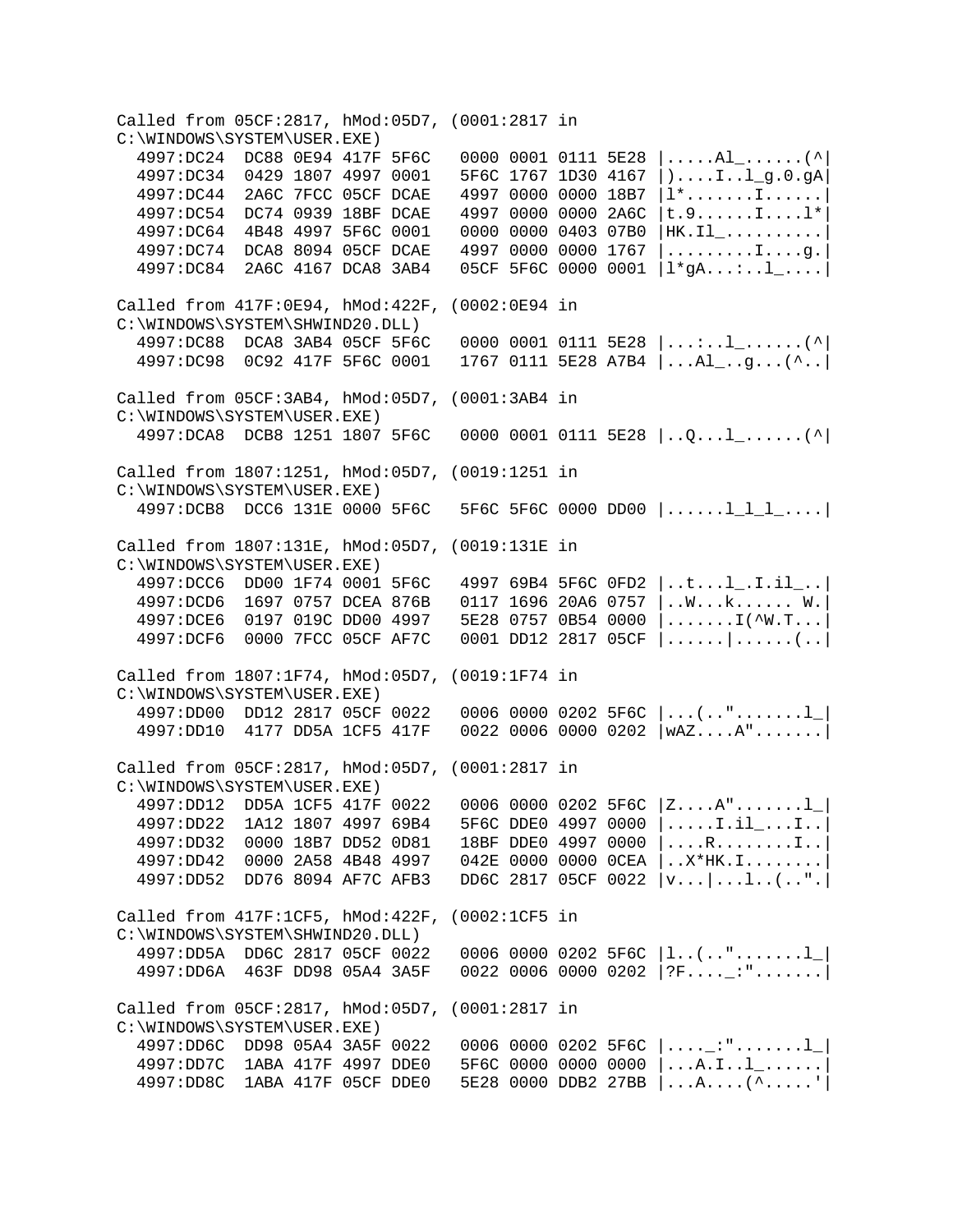Called from 3A5F:05A4, hMod:4067, (0057:05A4 in C:\OFFICE\SHARED\WPC20\SHWIN20.DLL)<br>4997:DD98 DDB2 27BB 05CF 0022 0006 0000 0202 5F6C  $|...!\dots......!|$  $4997:$ DDA8 0202 5F6C 1767 5F6C DDE0 DDD0 0CAC 1807  $|...1\_g.1\_.........|$ Called from 05CF:27BB, hMod:05D7, (0001:27BB in C:\WINDOWS\SYSTEM\USER.EXE)<br>4997:DDB2 DDD0 0CAC 1807 00FC  $3A5F$  1767 5E28 042E  $|.........$  : q.(^.. 4997:DDC2 1767 0002 4167 DDF8 0000 1807 0000 DDF8 |g...gA..........| Called from 1807:0CAC, hMod:05D7, (0019:0CAC in C:\WINDOWS\SYSTEM\USER.EXE)<br>4997:DDD0 DDF8 07E9 1807 DDE0 4997 5E28 404C 042E |.........I(^L@..| 4997:DDE0 5F6C 0202 0000 0022 0006 FB4F 000E 01CC |l\_...."...O.....| 4997:DDF0 00D8 0000 0010 0001 DE0E 0A34 0001 0000 |..........4.....| Called from 1807:07E9, hMod:05D7, (0019:07E9 in C:\WINDOWS\SYSTEM\USER.EXE)<br>4997:DDF8 DE0E 0A34 0001 0000 404C 5E28 463F 6144 |..4.....L@(^?FDa| 4997:DE08 54F6 0001 0000 DE2E 0687 3A5F 8036 FFFF |.T........\_:6...| Called from 1807:0A34, hMod:05D7, (0019:0A34 in C:\WINDOWS\SYSTEM\USER.EXE)<br>4997:DE0E DE2E 0687 3A5F 8036  $FFFF 06AA 3A5F 404C |...[-16...1]{.}L@$  4997:DE1E 0022 0000 54F6 463F DF80 01FF 0001 DE38 |"....T?F......8.| Called from 3A5F:0687, hMod:4067, (0057:0687 in C:\OFFICE\SHARED\WPC20\SHWIN20.DLL)<br>4997:DE2E DE48 0377 3AAF 0000  $000008036$  FFFF  $0$ FCE  $|$  H.w..:....6..... 4997:DE3E 4A0F 404C 0022 54F6 4997 DE68 03ED 4F8F |.JL@"..T.Ih....O| Called from 3AAF:0377, hMod:4067, (004D:0377 in C:\OFFICE\SHARED\WPC20\SHWIN20.DLL) 4997:DE48 DE68 03ED 4F8F 8036 FFFF 0FCE 4A0F 404C |h....O6......JL@| 4997:DE58 0022 54F6 8036 0FCE 4A0F 0022 0036 0001 |"..T6....J".6...| Called from 4F8F:03ED, hMod:08FF, (002B:03ED in C:\OFFICE\WPWIN\WPWIN61.EXE)<br>4997:DE68 DE9A 29AE 4117 DF80  $803600000007$  FCC  $|...).$ A..6...... 4997:DE78 05CF 07A7 0840 60CF 0000 4997 DE94 33B0 |....@..`...I...3|  $0001$  0000 0000 0000 |7A.............. 4997:DE98 0000 DEBE 1514 4FC7 0000 0000 404C 0111 |.......O....L@..| Called from 4117:29AE, hMod:08FF, (000A:29AE in C:\OFFICE\WPWIN\WPWIN61.EXE)<br>4997:DE9A DEBE 1514 4FC7 0000  $0000 404C 0111 8036$   $\dots$ ....O....L@..6. 4997:DEAA 0572 09AF DEB8 008F 4117 0000 0000 8036 |r........A....6.| 4997:DEBA 0000 411F DF2C 3AF8 411F 0000 0000 4997 |...A,..:.A.....I| Called from 4FC7:1514, hMod:08FF, (0024:1514 in C:\OFFICE\WPWIN\WPWIN61.EXE) 4997:DEBE DF2C 3AF8 411F 0000 0000 4997 DF80 01FF |,..:.A.....I....| 4997:DECE 0005 00A1 404C DF80 4997 001A 0000 8036 |....L@...I....6.| 4997:DEDE 8272 49F9 01FF 00E1 0024 0017 0000 0000 |r..I....\$.......|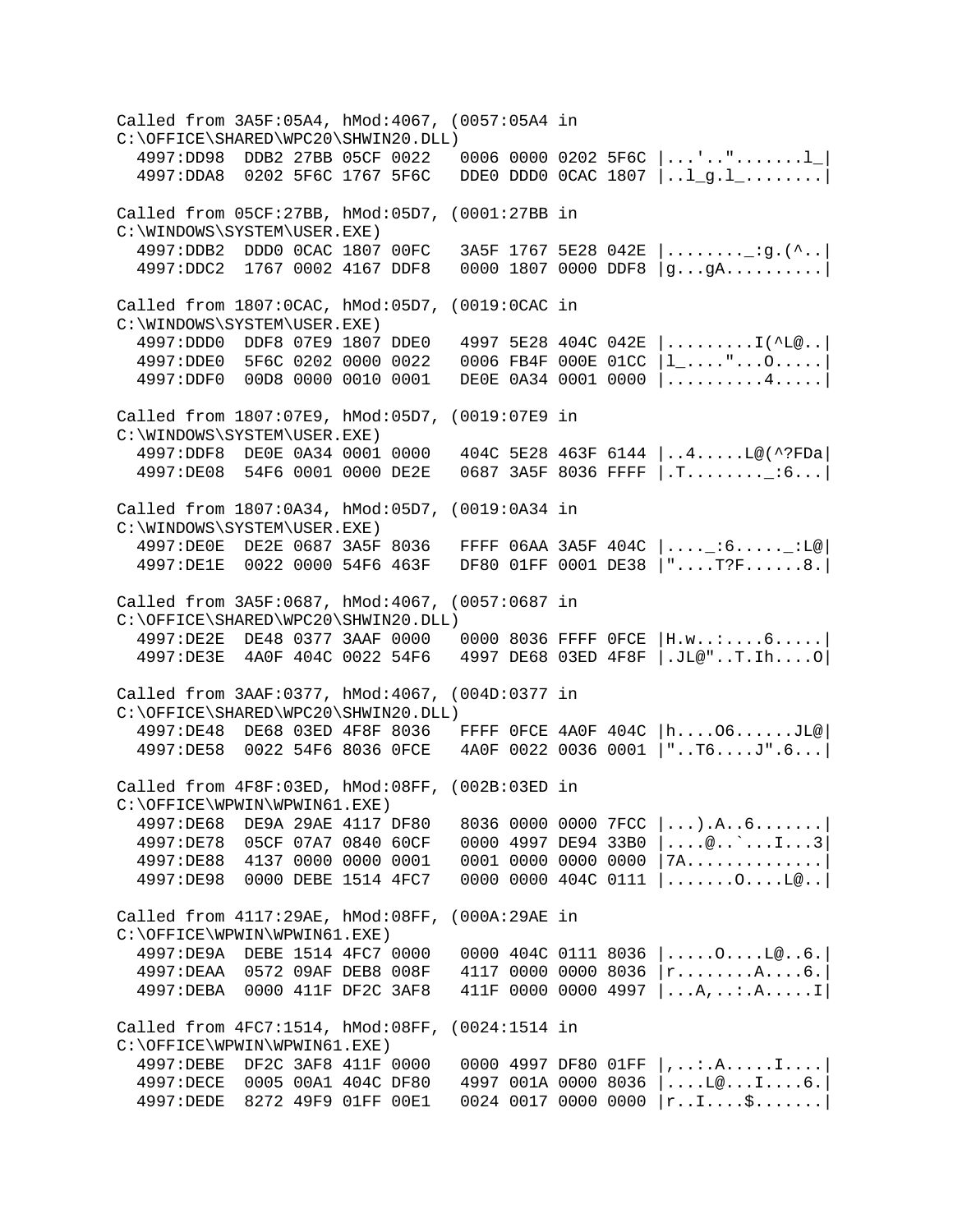| 4997: DEEE                              |                     | 4167 0001 0000 0000 |  |                 | 0000 0005 0005 0024 |      | $gA$ $\frac{1}{2}$ .                                                                |
|-----------------------------------------|---------------------|---------------------|--|-----------------|---------------------|------|-------------------------------------------------------------------------------------|
| 4997: DEFE                              |                     | 0017 00A1 0000 0024 |  |                 | 0017 09AF 0000 DF16 |      | $\ldots \ldots$ \$                                                                  |
| 4997:DF0E                               |                     | 436C 4127 000F 0000 |  |                 | 404C 0000 0000 4167 |      | $lc'A$ $La$ $gA$                                                                    |
| 4997:DF1E                               |                     | 55F4 554B 1767 DF36 |  |                 | 0E79 3B9F DF80 DF46 |      | .UKUg.6.yiF.                                                                        |
|                                         |                     |                     |  |                 |                     |      |                                                                                     |
| Called from 411F:3AF8, hMod:08FF,       |                     |                     |  | (0009:3AF8 in   |                     |      |                                                                                     |
| C:\OFFICE\WPWIN\WPWIN61.EXE)            |                     |                     |  |                 |                     |      |                                                                                     |
| 4997:DF2C DF46 27BB 05CF 0000           |                     |                     |  |                 |                     |      | 0000 8036 0111 404C $ F_{\cdot}, \cdot, \cdot, \cdot, 6 \cdot \cdot L\omega $       |
| 4997:DF3C 0111 404C 4997 01FF           |                     |                     |  |                 |                     |      | 00E1 DF50 1F12 411F   L@.IPA                                                        |
|                                         |                     |                     |  |                 |                     |      |                                                                                     |
| Called from 05CF:27BB, hMod:05D7,       |                     |                     |  | (0001:27BB in   |                     |      |                                                                                     |
| C:\WINDOWS\SYSTEM\USER.EXE)             |                     |                     |  |                 |                     |      |                                                                                     |
| 4997:DF46 DF50 1F12 411F 34CA           |                     |                     |  |                 |                     |      | 411F DF6E 1E71 411F   PA.4.An.qA                                                    |
|                                         |                     |                     |  |                 |                     |      |                                                                                     |
| Called from 411F:1F12, hMod:08FF,       |                     |                     |  | $(0009:1F12$ in |                     |      |                                                                                     |
| C:\OFFICE\WPWIN\WPWIN61.EXE)            |                     |                     |  |                 |                     |      |                                                                                     |
| 4997:DF50                               |                     | DF6E 1E71 411F DF80 |  |                 | 4997 0001 08F7 DF69 |      | n.qAIi.                                                                             |
| 4997:DF60                               | 7CEE 0282 7C69 4997 |                     |  |                 | DF92 3DA3 3D79 DF92 |      | $  \cdot   \cdot \cdot i   \cdot I \cdot \cdot \cdot = y = \cdot  $                 |
|                                         |                     |                     |  |                 |                     |      |                                                                                     |
| Called from 411F:1E71, hMod:08FF,       |                     |                     |  |                 |                     |      |                                                                                     |
|                                         |                     |                     |  | $(0009:1E71$ in |                     |      |                                                                                     |
| C:\OFFICE\WPWIN\WPWIN61.EXE)            |                     |                     |  |                 |                     |      |                                                                                     |
| 4997:DF6E                               |                     | DF92 1D3A 411F DF80 |  |                 | 4997 0001 0001 0000 |      | $ \ldots A \ldots I \ldots I  $                                                     |
| 4997:DF7E                               |                     | 0001 404C 0111 8036 |  |                 | 0000 0000 C53E 000E |      | 1.1006                                                                              |
| 4997:DF8E                               |                     | 00E6 00B3 E0F6 2138 |  |                 | 4157 4996 0000 0001 |      | $ \ldots \ldots 8! \text{WA}.\text{I} \ldots $                                      |
|                                         |                     |                     |  |                 |                     |      |                                                                                     |
| Called from 411F:1D3A, hMod:08FF,       |                     |                     |  | (0009:1D3A in   |                     |      |                                                                                     |
| C:\OFFICE\WPWIN\WPWIN61.EXE)            |                     |                     |  |                 |                     |      |                                                                                     |
| 4997:DF92                               |                     | E0F6 2138 4157 4996 |  |                 | 0000 0001 0000 00F1 |      | $\ldots 8! \text{WA}.$ I                                                            |
| 4997:DFA2                               |                     | DFBE 1406 E0F7 01FF |  |                 | 00E1 DF90 1E98 4157 |      | . WA                                                                                |
| 4997:DFB2                               |                     | 4997 02E0 0757 0000 |  |                 | 0F8F DFD6 0000 48C7 |      | $.1.001$ H                                                                          |
| 4997:DFC2                               |                     | DFD4 29D3 29E7 E096 |  |                 | 0000 3C0C 0000 DFEA |      | $\ldots$                                                                            |
| 4997:DFD2                               |                     | 0000 48C7 DFE8 29D3 |  |                 | 29E7 E0AA 0000 3C4C |      | $\dots$ H $\dots$ ).)L<                                                             |
| 4997:DFE2                               |                     | 0000 48C7 DFEA DFF0 |  |                 | 4EC8 48C7 012F E080 |      | $\dots$ H $\dots$ $N.H/\dots$                                                       |
| 4997:DFF2                               |                     | 0836 011F 48C6 E0AA |  |                 | 3C4C 1767 0004 0005 |      | $6 \ldots$ H. $L < g \ldots$ .                                                      |
| 4997:E002                               |                     | 0006 35F9 000C 0000 |  |                 | 490E 00BF 222D 24DB |      | $\dots$ 5. $\dots$ . $1 \dots$ - " $\cdot$ \$                                       |
| 4997:E012                               |                     | 1160 0000 0004 0000 |  |                 | COCO 000C E02C 097E |      | $\left. \stackrel{\scriptstyle >}{\scriptstyle \sim}$ , . $\sim$ . $\left. \right $ |
| 4997:E022                               |                     | 7F00 0000 01BF 0086 |  |                 | 0190 0001 E03C 097E |      | . < . ~ .                                                                           |
| 4997:E032                               |                     | 0001 0000 01BF 0086 |  |                 | 02E0 E054 0BE0 0001 |      | . T                                                                                 |
| 4997:E042                               |                     | 0000 0001 0000 01BF |  |                 | 01BF 02AE 1767 3C88 |      | .g. . <                                                                             |
| 4997:E052                               |                     | 0004 0AD4 1767 927E |  |                 | 3C74 0AD4 9343      | 0000 | $\ldots$ .g.~.t< $C \ldots$                                                         |
| 4997:E062                               |                     | 8B31 336C 0000 1767 |  |                 | E080 4A41 0117 0011 |      | 1.13. .9. AJ.                                                                       |
| 4997:E072                               |                     | 0040 1767 E0AA 3C4C |  |                 | 4647 00BF 0000 0000 |      | @.gL < F                                                                            |
| 4997:E082                               |                     | FFFC 4647 E090 22E4 |  |                 | 4647 0700 7060 E0F6 |      | .GF''GF`p                                                                           |
|                                         |                     | 31E3 7060 80B8 4647 |  |                 | 0000 0000 0000 AFC0 |      | $.1$ `pGF                                                                           |
| 4997:E092                               |                     |                     |  |                 |                     |      |                                                                                     |
| 4997:E0A2                               |                     | 0000 0000 0700 0000 |  |                 | 4160 0000 0000 A7A0 |      | . `A.                                                                               |
| 4997:E0B2                               |                     | E0E8 0003 000F 00CD |  |                 | E0E8 0000 0000 34CA |      | . 4                                                                                 |
| 4997:E0C2                               |                     | 411F 0000 0006 4996 |  |                 | 549E 041E 000D 0064 |      | $.A. \ldots I.Td.$                                                                  |
| 4997:E0D2                               |                     | 0000 0DA0 4997 0042 |  |                 | 0000 0042 0000 023A |      | $\ldots$ . IB. $\ldots$ B. $\ldots$ :                                               |
| 4997:E0E2                               |                     | 0000 0156 0000 0003 |  |                 | 0000 0302 463E 0000 |      | $\ldots V \ldots \ldots \ldots > F \ldots$                                          |
| 4997:E0F2                               |                     | 0003 0060 E102 21AC |  |                 | 4157 0081 08EF 415F |      | $\ldots$ $\ldots$ : WA. $\ldots$ $\Box$ A                                           |
|                                         |                     |                     |  |                 |                     |      |                                                                                     |
| Called from 4157:2138, hMod:08FF,       |                     |                     |  | (0002:2138 in   |                     |      |                                                                                     |
| $C:\O$ FFICE $\W$ PWIN $\W$ PWIN61.EXE) |                     |                     |  |                 |                     |      |                                                                                     |
| 4997:E0F6 E102 21AC 4157 0081           |                     |                     |  |                 |                     |      | 08EF 415F E114 6831   !WA_A1h                                                       |